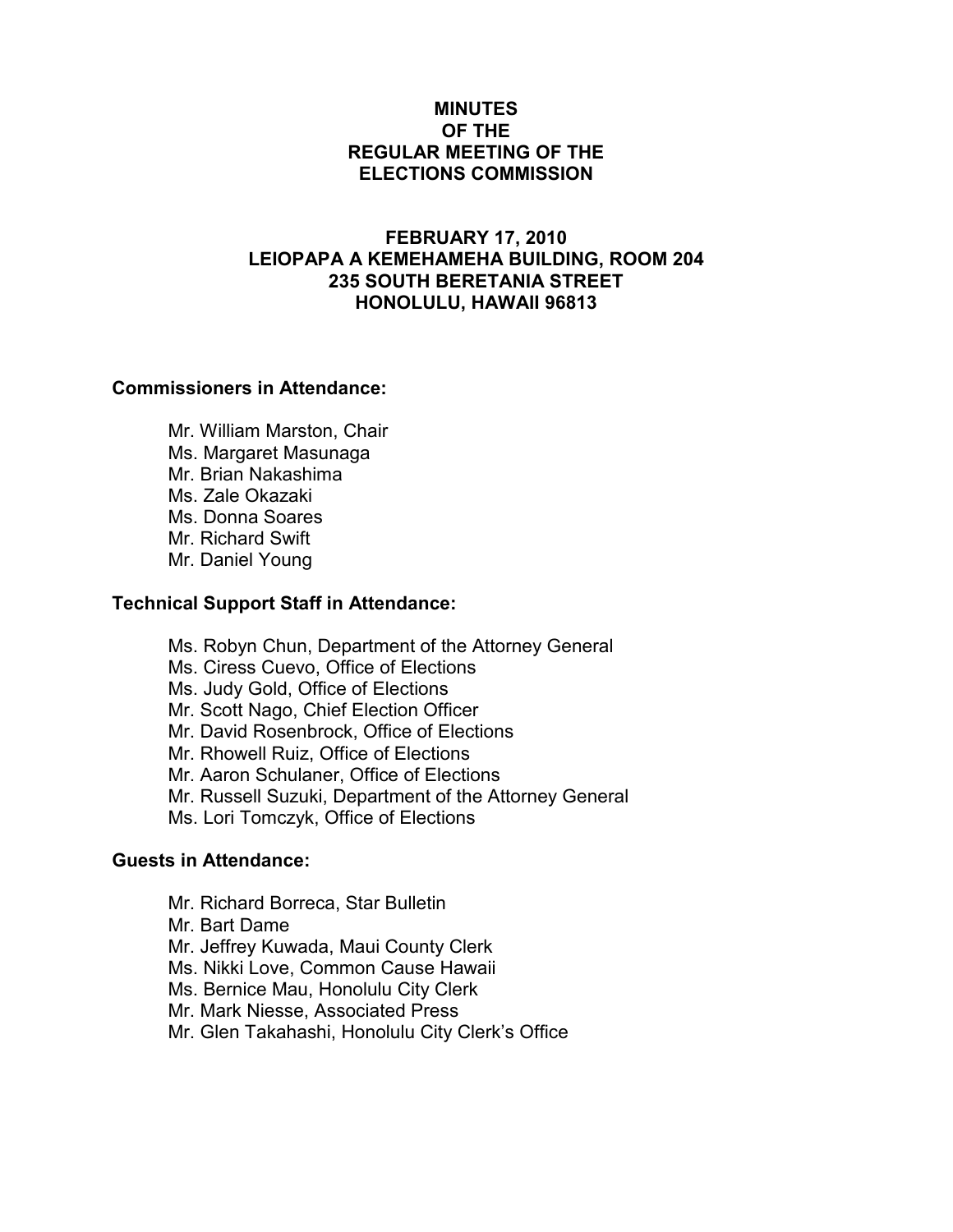## PROCEEDINGS

I. Call to Order

The meeting was called to order by Chair William Marston at 10:00 a.m. on February 17, 2010 at the Leiopapa a Kamehameha Building in room 204.

II. Roll Call and Determination of a Quorum

Ms. Ciress Cuevo, Elections Commission Secretary conducted roll call. Mr. Harold Nelson and Ms. Yuki Lei Sugimura were absent.

III. Approval of Minutes of Meeting of January 20, 2010

Ms. Donna Soares moved to approve the minutes of the meeting of January 20, 2010. Mr. Daniel Young seconded, and the motion carried unanimously.

IV. Public Testimony – Any interested person may submit data, views or arguments on any agenda item

 Ms. Bernice Mau, City Clerk of Honolulu provided oral testimony regarding agenda items VII and VIII on behalf of all the County Clerks. Ms. Mau expressed the County Clerks support for the appointment of Mr. Scott Nago as the Chief Election Officer (CEO).

V. Executive Session: Special election relating to the anticipated resignation of U.S. Representative Neil Abercrombie (waiver of attorney/client privilege)

 Mr. Daniel Young moved for the Commission to go into executive session. Ms. Zale Okazaki seconded, and the motion carried unanimously.

 The Commission resolved to executive session at 10:02 a.m. and reconvened in open meeting at 10:05 a.m.

VI. Special Election Preparations Relating to the Anticipated Resignation of U.S. Representative Neil Abercrombie

Chair Marston read the Commission's request for an Attorney General opinion regarding its question on whether the State of Hawaii would be in compliance with Federal law if it held a special election to fill the vacancy in the first congressional district in conjunction with the Primary Election. Chair Marston reported that the Attorney General opined that the short answer is no and cited cases to justify the recommendation.

In response to Ms. Margaret Masunaga's question regarding the definition of de minimis, Mr. Russell Suzuki, Deputy Attorney General opined that six and a half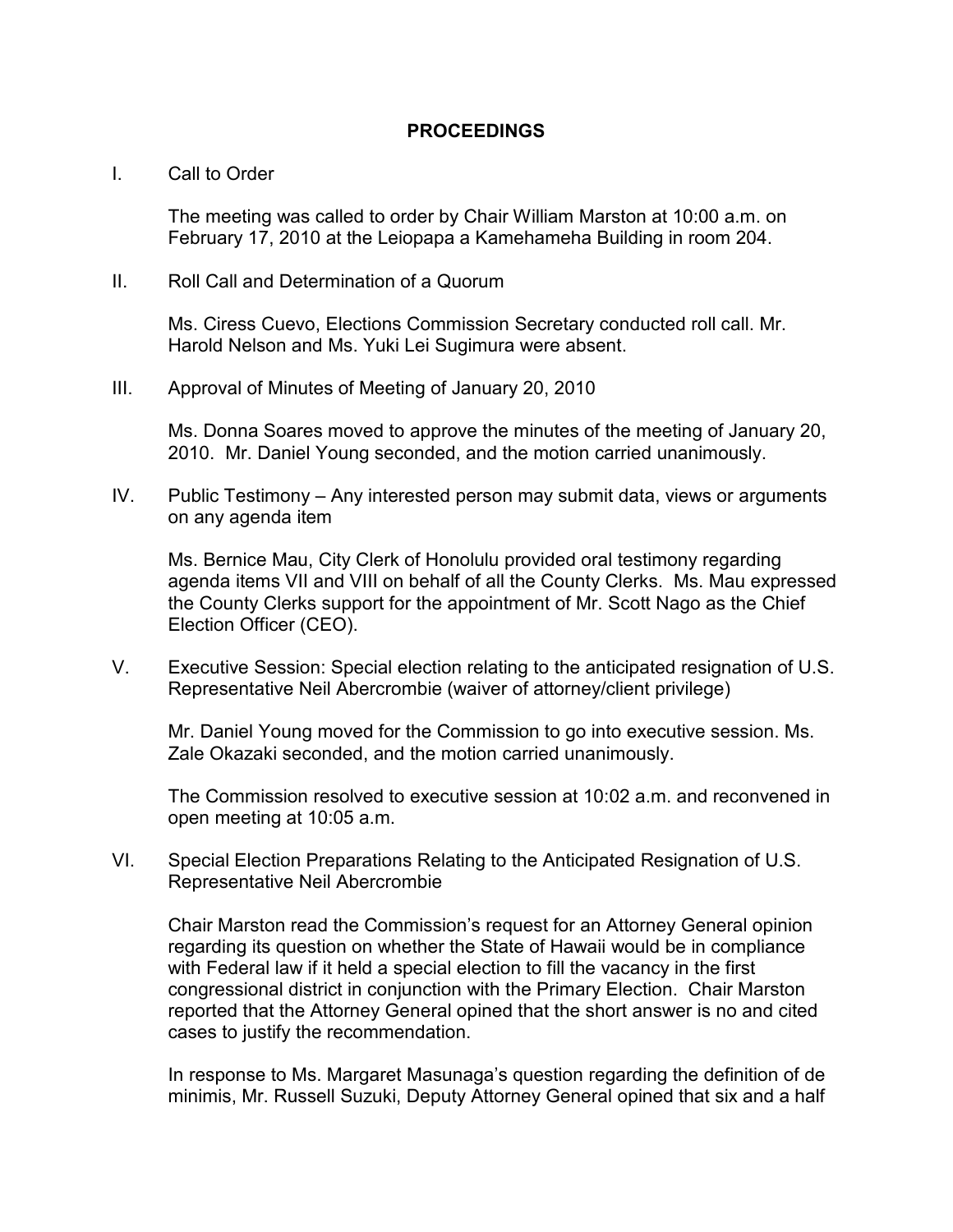months was found not de minimis. Also, Mr. Suzuki explained that despite the formal calendar for Congress, a Congressman still has the responsibility to meet with constituents.

 Ms. Donna Soares noted that the Commission considered delaying the special election because of its cost. However, Mr. Suzuki opined that economics is not a justification that can trump a constitutional requirement and State law. Mr. Suzuki explained that if the special election were delayed because of economic reasons, the court would issue an injunction and a temporary restraining order.

In response to Mr. Richard Swift's inquiry on when the latest possible date a special election could be held, Mr. Suzuki opined that it would best serve the people of Hawaii to fill the vacancy as quickly as possible.

Mr. Bart Dame asked who the court order would be directed to if issued. Mr. Suzuki said the Governor and the CEO.

In response to Mr. Dame's question regarding funds for the special election, the Interim CEO noted that the Office of Elections submitted a request to the Governor to have funds unrestricted and to transfers funds within the Department of Accounting & General Services to give the office approximately \$500K. The Interim CEO also noted that there is a Governor's message for \$390K to help make up the difference for the special election, as well as for the Primary and General Elections. The Office of Elections will use Help America Vote Act funds for voting machines and voter education.

The Interim CEO reported that issuing the proclamation is dependent upon securing funds and procuring the voting system. If there is a protest, the entire process is put on hold for 45 days to resolve the issue.

Mr. Bart Dame noted that it is in the public's interest to have an established date for the special election. Mr. Suzuki opined that the Legislature determined 60 days notice to be sufficient.

Ms. Masunaga asked Ms. Bernice Mau whether the May 1, 2010 special election timeline is possible. Ms. Mau stated that she doesn't think May 1, 2010 would be possible because it will take time to procure the voting equipment. Mid-May to early June would be a more likely time frame.

In response to Mr. Young's question on when a response can be expected from the Governor regarding funds, the Interim CEO said the Office of Elections was informed that all the paper work has been submitted and is now waiting for the House Budget and Finance Committee to transfer the funds. However, no timeline was provided to the Office of Elections.

Mr. Young asked if the Commission would need to schedule another meeting when the funds are released. Chair Marston said no and explained that the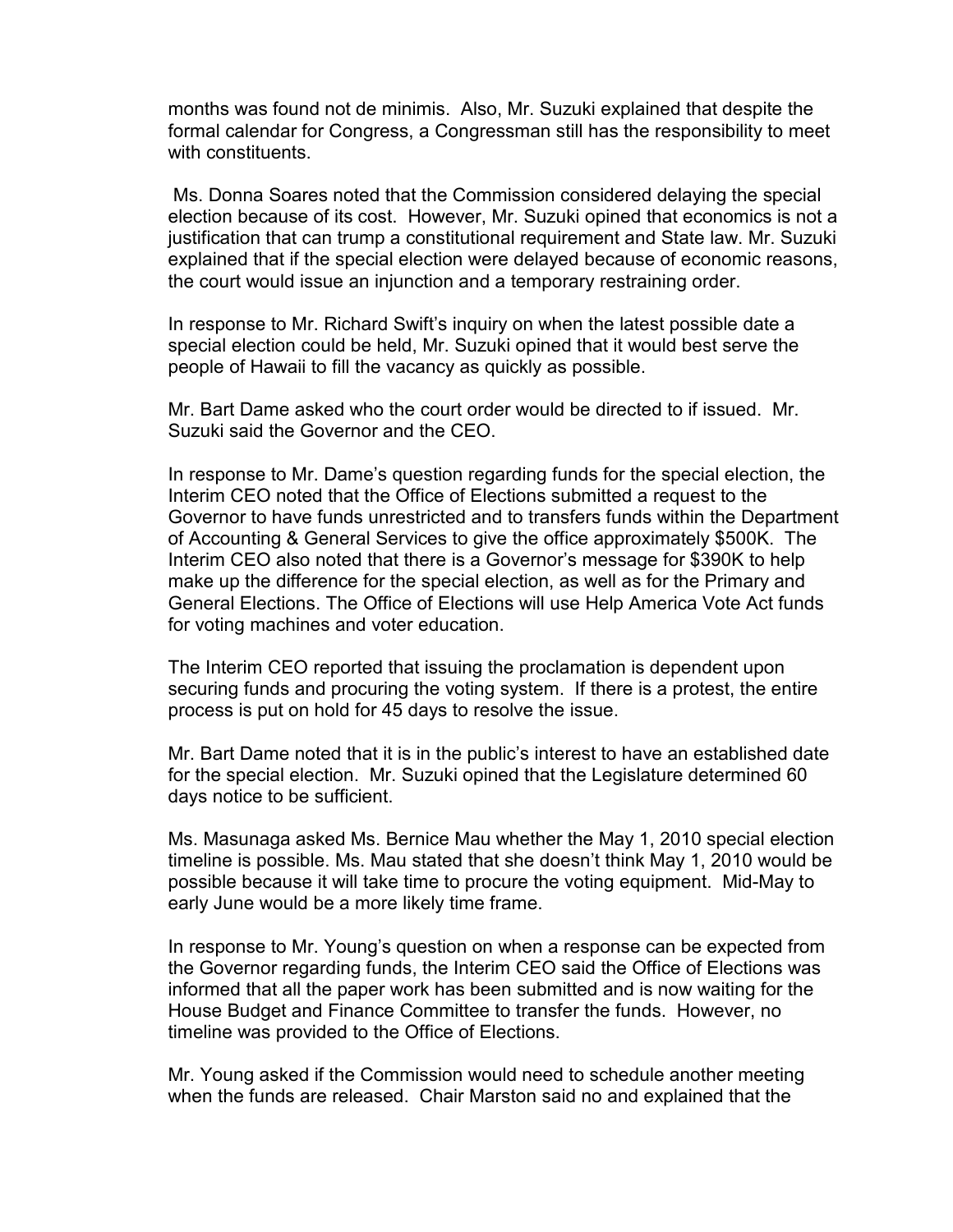Commission's job is to advise the Interim CEO. Unless the Interim CEO wants the Commission's advice, Chair Marston believes that the Interim CEO is knowledgeable to set the timeline.

Mr. Suzuki noted that the administrative process is in place, but funds will likely not be released any earlier than the resignation date.

VII. Executive Session: Pursuant to Haw. Rev. Stat. §92-5(a)(2) and 92-5(a)(4), selection committee's recommendation on hiring a Chief Election Officer and consult with counsel on questions and issues pertaining to the commission's powers and duties with respect to the hiring or appointment of a chief election officer (waiver of attorney/client privilege)

Ms. Okazaki moved for the Commission to go into executive session. Mr. Young seconded, and the motion carried unanimously.

The Commission resolved to executive session at 10:30 a.m. and reconvened in open meeting at 11:00 a.m.

VIII. Selection Committee's Recommendation on Hiring a Chief Election Officer

 Chair Marston announced that the Commission voted to appoint Mr. Scott Nago as the permanent Chief Election Officer with a term that expires on February 1, 2012.

Mr. Bart Dame expressed that the Commission made a great choice that will provide stability for the Office of Elections.

Mr. Jeffrey Kuwada, County Clerk of Maui thanked the Commission on behalf of the County Clerks for its selection.

IX. Status of Voting Machine Bid Process

In response to Chair Marston's inquiry whether the administrative rules have been approved, the CEO said yes.

The CEO reported that proposals are due on February 26, 2010 and will award the job on March 23, 2010.

The CEO explained that there is a bill to change statute to exempt the voting system procurement from protest, which would prevent the losing vendor from protesting the award. The bill has gone through the House of Representatives, but still needs to pass through the Senate.

Mr. Suzuki clarified that it is not an exemption from the procurement process, but rather an alternative procurement process that allows a committee composed of Legislators, County Clerks, handicap individuals, and representatives from the